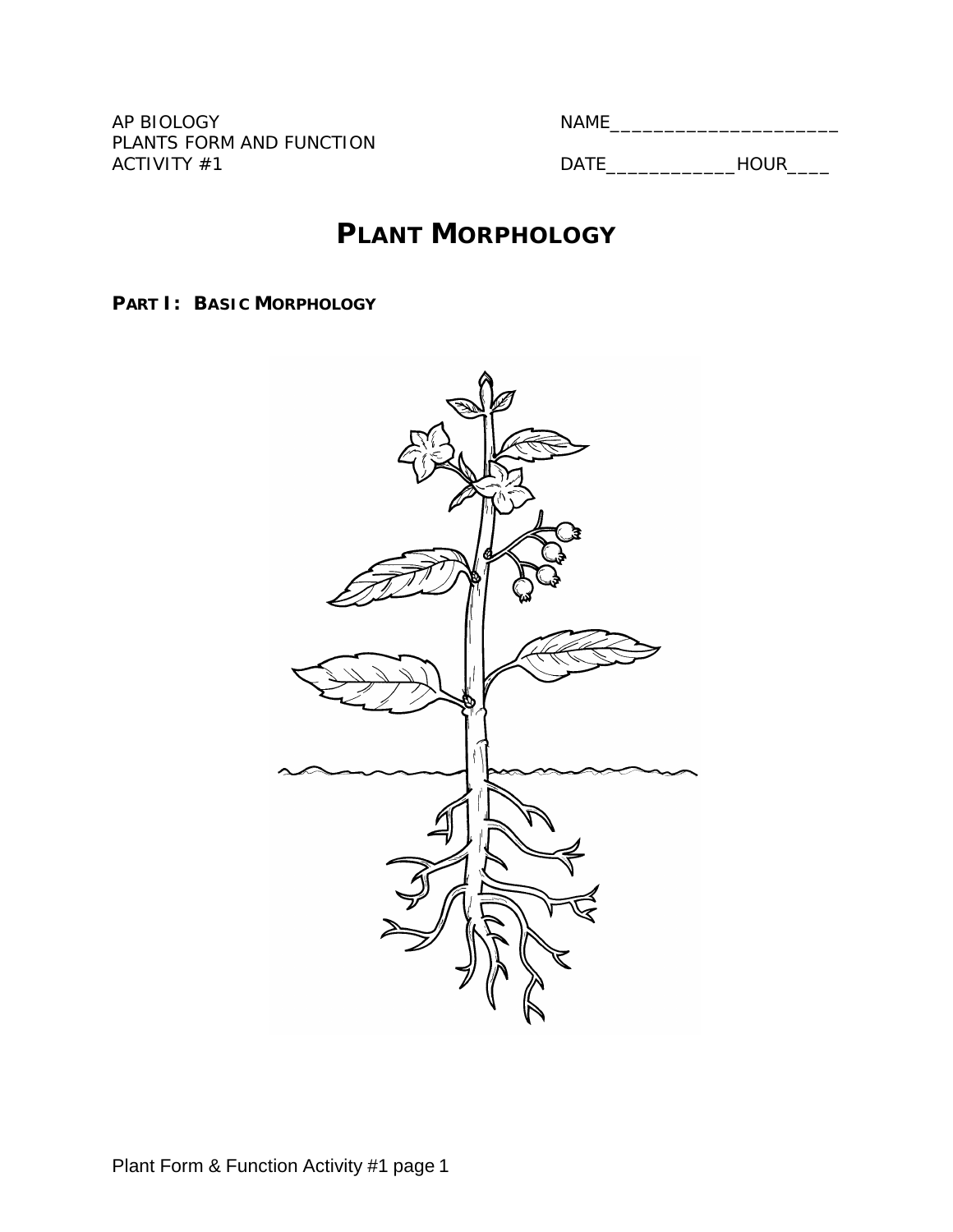#### **PART II: ROOTS**

1. Examine the examples of the two root systems on display. Describe how taproot systems are different from fibrous root systems.

| <b>TAPROOT SYSTEM</b> | <b>FIBROUS ROOT SYSTEM</b> |
|-----------------------|----------------------------|
|                       |                            |
|                       |                            |
|                       |                            |
|                       |                            |
|                       |                            |

- 2. Which type of root system (tap or fibrous) is adapted for:
	- a. Absorption of deep water?\_\_\_\_\_\_\_\_\_\_\_\_\_\_\_\_\_\_\_\_\_\_\_\_\_\_\_\_\_\_\_\_\_\_\_
	- b. Strong anchorage?\_\_\_\_\_\_\_\_\_\_\_\_\_\_\_\_\_\_\_\_\_\_\_\_\_\_\_\_\_\_\_\_\_\_\_\_\_\_\_\_\_
	- c. Fast absorption of surface water?\_\_\_\_\_\_\_\_\_\_\_\_\_\_\_\_\_\_\_\_\_\_\_\_\_\_\_\_\_
	- d. Holding soil / prevention of erosion?\_\_\_\_\_\_\_\_\_\_\_\_\_\_\_\_\_\_\_\_\_\_\_\_\_\_\_
- 3. Examine the roots on display. Each example on display is adapted to perform an additional function. Use the key below to identify the special adaptation for each example on display.
	-
	- A. Prop / Support B. Food / Water Storage
	- C. Climbing / Support D. Aquatic
- 

| Root       |  | ÷ | э |
|------------|--|---|---|
| Adaptation |  |   |   |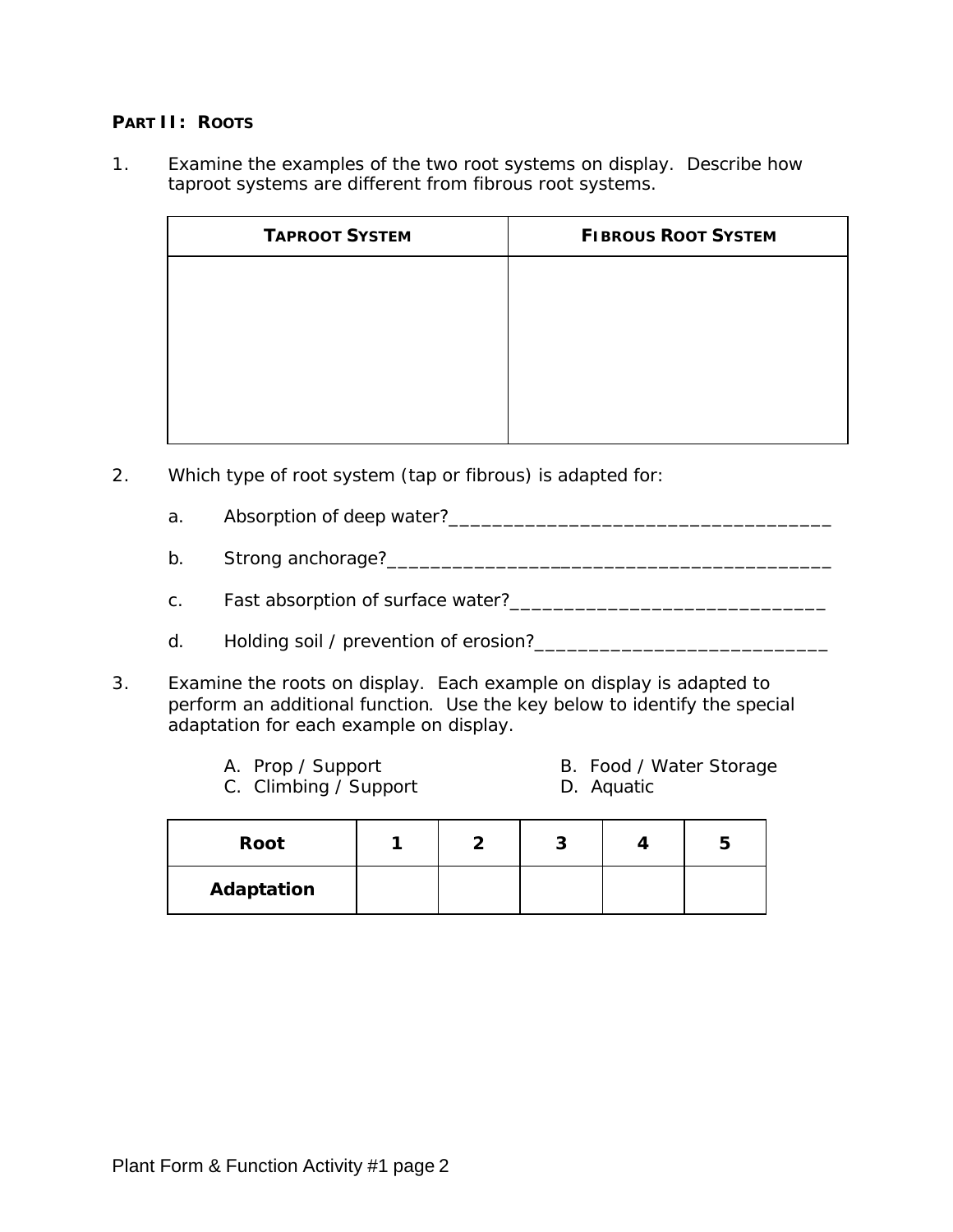## **PART III: STEMS**

- 4. Examine the herbaceous plant on display and identify the following structures.
	- a. **Nodes** are regions of the stem from which leaves, buds, and branches arise, and which contain areas of cell division.
	- b. **Internodes** are the regions of the stem located between nodes.
	- c. **Terminal buds** are located at the tips of stems and branches. They enclose the short apical meristem which gives rise to leaves, buds, and is where the stem grows in length.
	- d. **Axillary** or **lateral buds** are located in the space between the attachment point of the leaf and the stem. These buds may give rise to lateral branches.
- 5. Match the parts below with the correct letter from the drawing.



6. Examine one of the woody twigs on display and identify the following parts:

#### a. **Terminal bud**

- b. **Terminal bud scar** is the mark left by the terminal bud. It represents the location of the terminal bud during the previous growing season. The age of a woody twig can be determined by counting the number of spaces between terminal bud scars.
- c. **Node**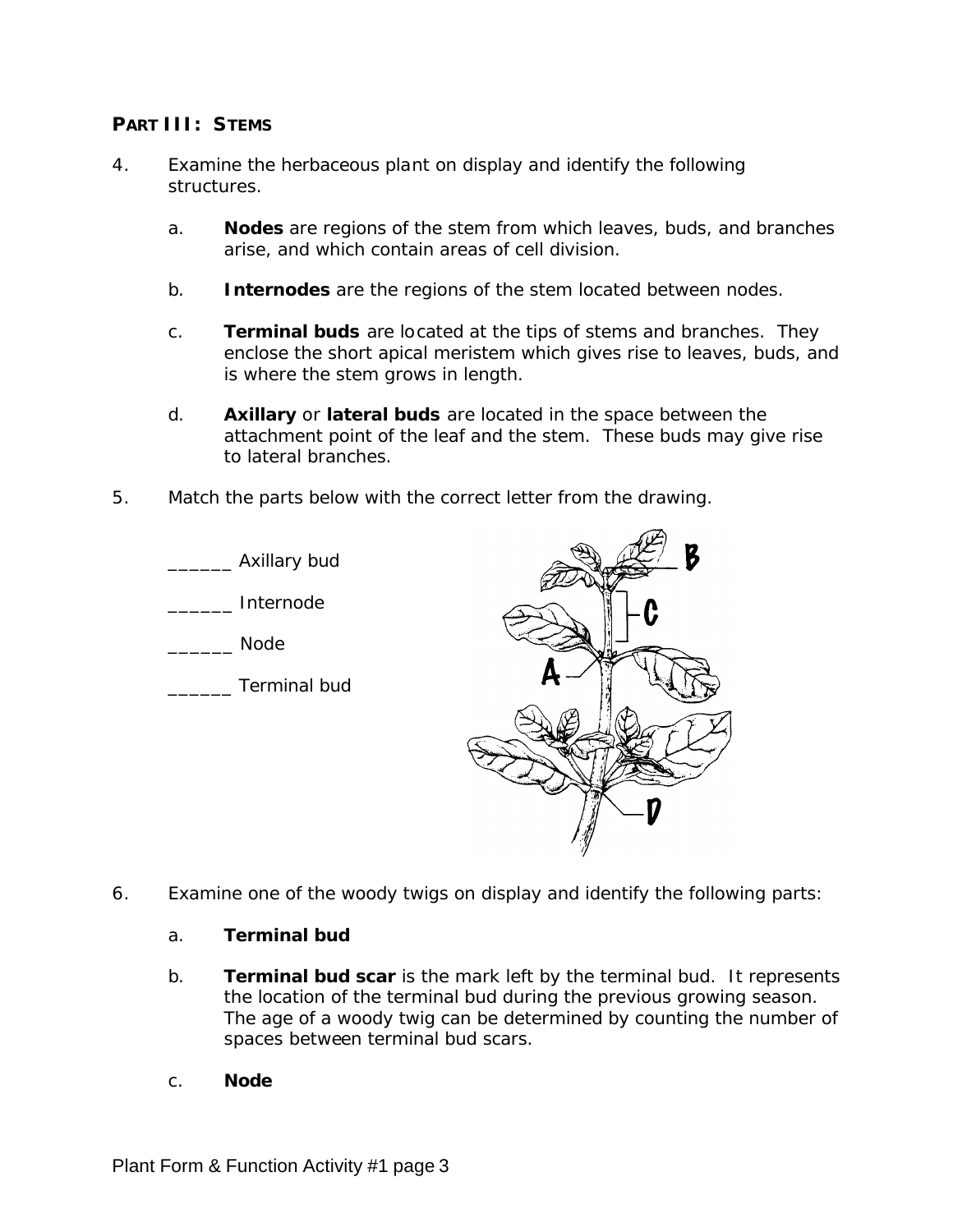d. **Internode**

#### e. **Axillary** or **lateral bud**

- f. **Leaf scar** represents the point at which a leaf was attached during the previous growing season.
- g. **Bundle scars** are found within the leaf scars and indicate where vascular tissue exited the stem and entered the leaf.
- h. **Lenticels** are circular to oval areas found within the internodes and allow for exchange of gases.
- 7. Match the following parts with the correct letter from the diagram.



8. Determine the age of each of the woody twigs on display.

| <b>WOODY TWIG</b> |  | ີ |
|-------------------|--|---|
| <b>AGE</b>        |  |   |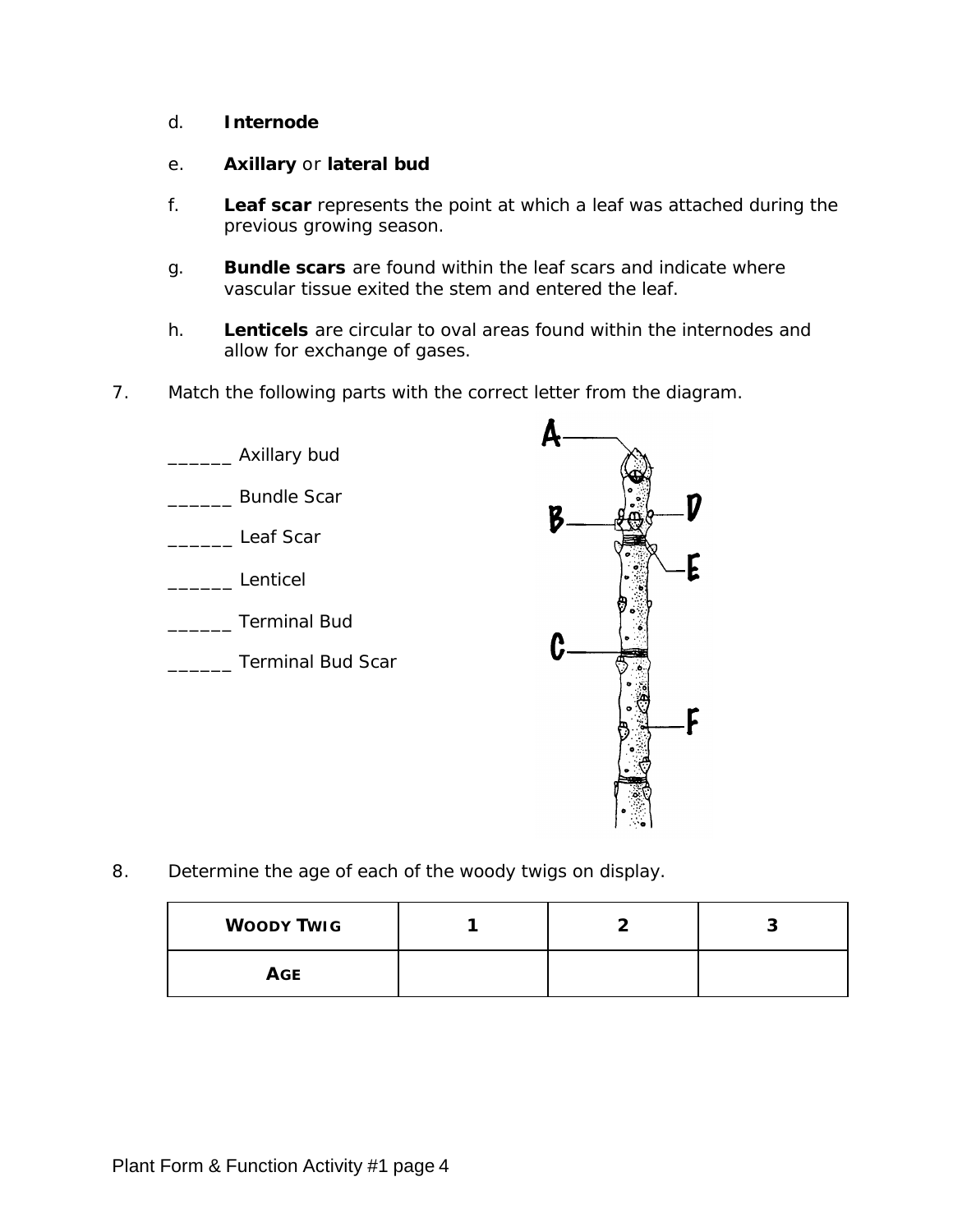- 9. Examine the stems on display. Each example on display is adapted to perform an additional function. Use the key below to identify the special adaptation for each example on display.
	- -
	- E. Protection
	- A. Food making **B. Food / Water Storage**
	- C. Climbing C. Climbing C. Climbing C. Climbing C. P. Reproduction

| <b>STEM</b>       |  |  |  |
|-------------------|--|--|--|
| <b>ADAPTATION</b> |  |  |  |

### **PART IV: LEAVES**

10. Examine the leaves on display. Identify the **blade**, the broad, flat part of the leaf, and the **petiole**, the stalk that attaches the leaf to the stem. Label the blade and petiole on the drawing below.



11. Examine the monocot and dicot leaves on display. How are monocot and dicot leaves different?

| <b>MONOCOT LEAVES</b> | <b>DICOT LEAVES</b> |
|-----------------------|---------------------|
|                       |                     |
|                       |                     |
|                       |                     |
|                       |                     |
|                       |                     |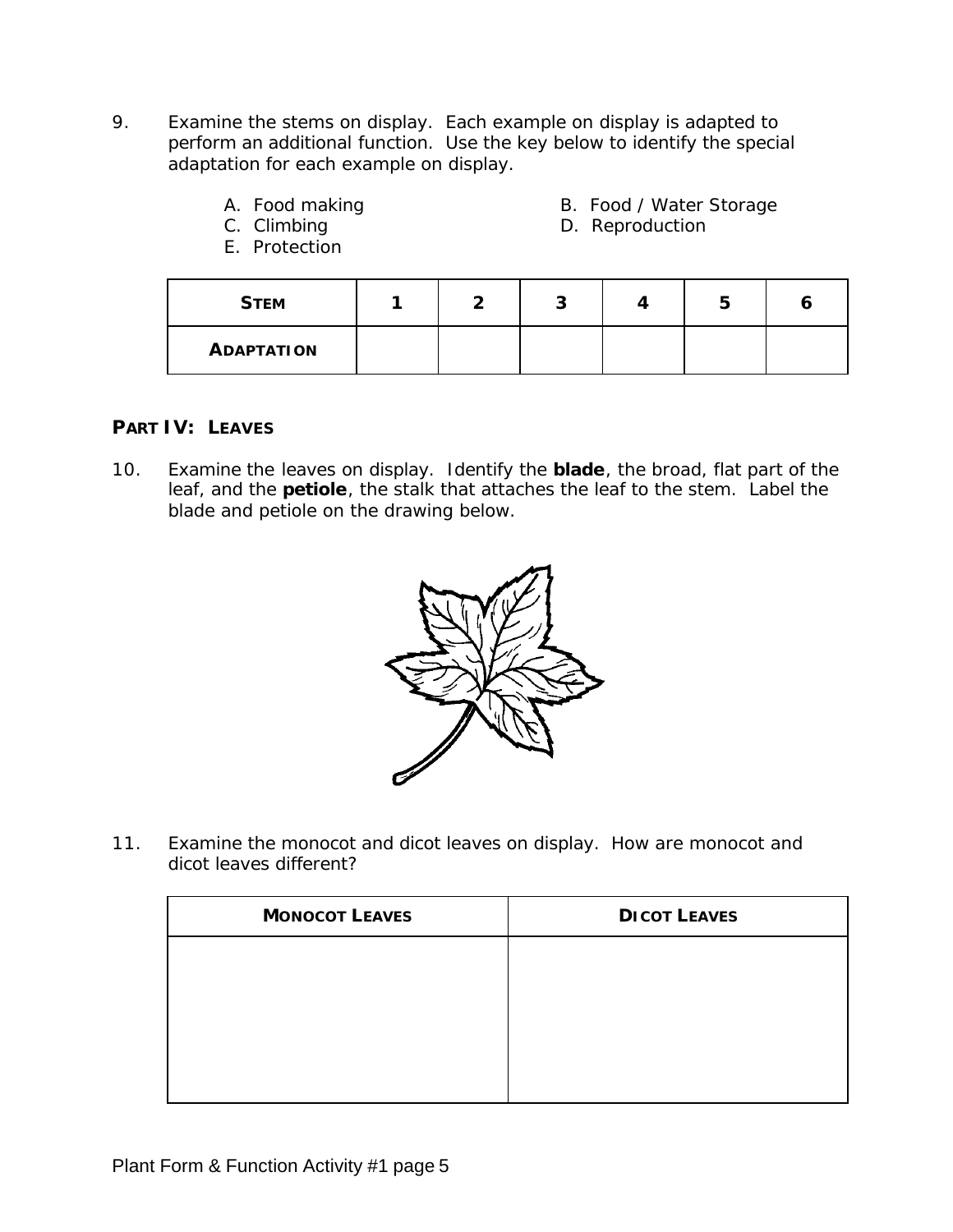12. Examine the simple and compound leaves on display. How are simple and compound leaves different?

| <b>SIMPLE LEAVES</b> | <b>COMPOUND LEAVES</b> |
|----------------------|------------------------|
|                      |                        |
|                      |                        |
|                      |                        |
|                      |                        |
|                      |                        |

13. Classify the leaves on display as monocot or dicot, and if dicot, as simple or compound.

| <b>LEAF</b> | M / D | S / C | <b>LEAF</b> | M / D | S / C |
|-------------|-------|-------|-------------|-------|-------|
|             |       |       | 5           |       |       |
| 2           |       |       | 6           |       |       |
| 3           |       |       |             |       |       |
| 4           |       |       |             |       |       |

- 14. Examine the leaves on display. Each example on display is adapted to perform an additional function. Use the key below to identify the special adaptation for each example on display.
	-
	- C. Prevention of water loss D. Reproduction
	- E. Protection F. Climbing
	- A. Getting nutrients **B. Food / Water Storage** 
		-
		-

| <b>LEAF</b>       |  |  | - |  |
|-------------------|--|--|---|--|
| <b>ADAPTATION</b> |  |  |   |  |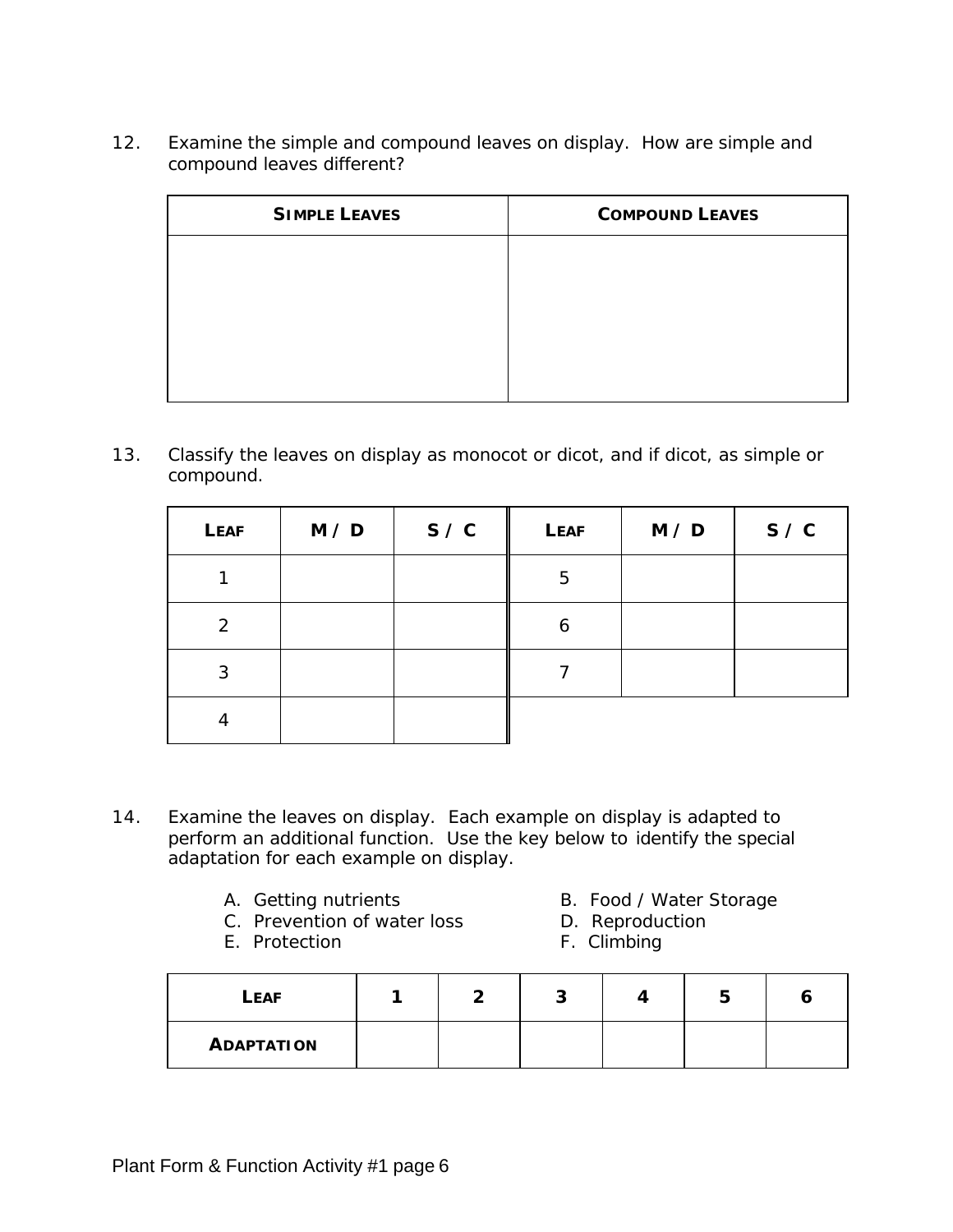## **PART V: MONOCOTS & DICOTS**

15. Color the following parts on the drawings below.